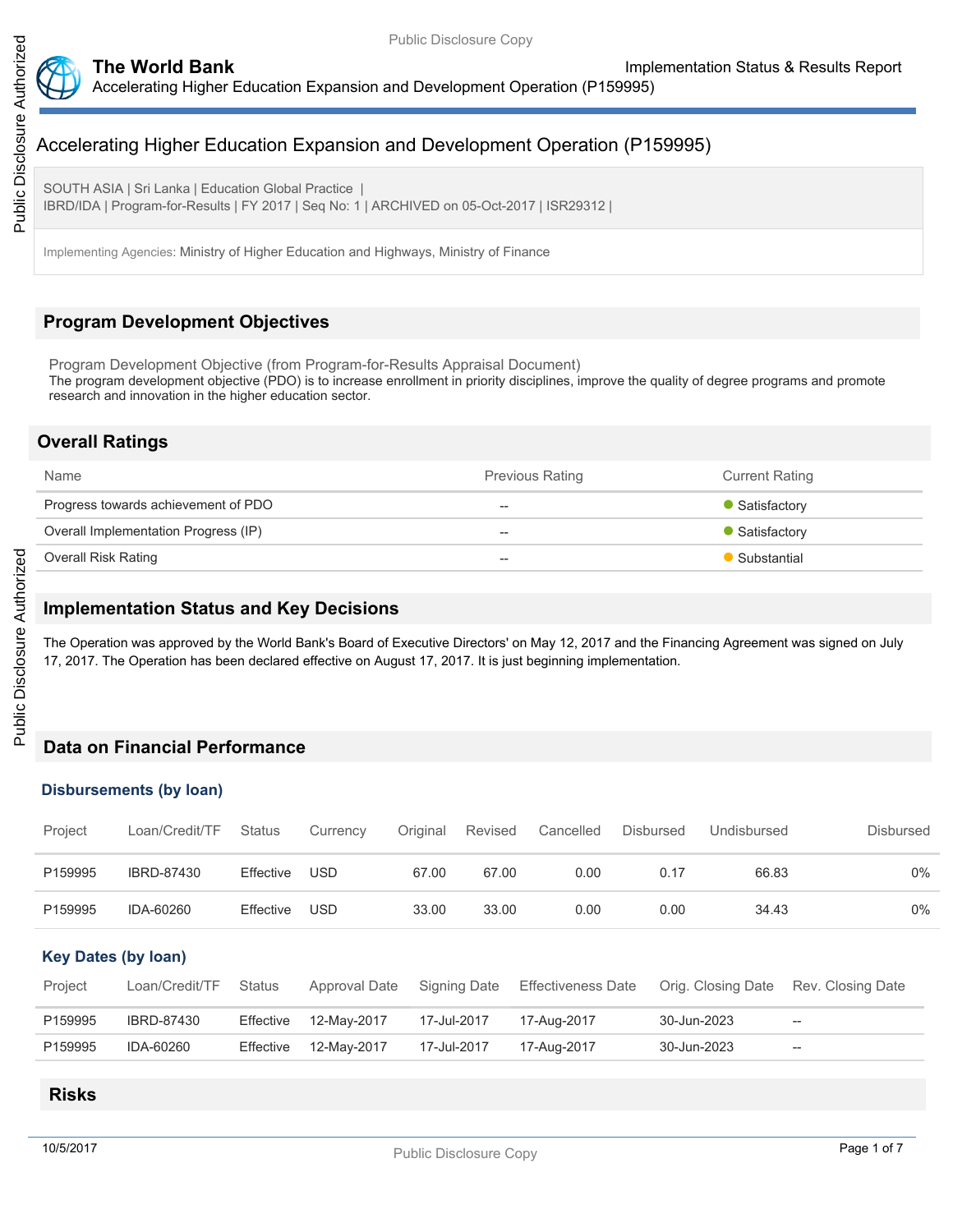



# **Systematic Operations Risk-rating Tool**

| <b>Risk Category</b>                                            | Rating at Approval                                  | <b>Previous Rating</b>                              | <b>Current Rating</b> |
|-----------------------------------------------------------------|-----------------------------------------------------|-----------------------------------------------------|-----------------------|
| <b>Political and Governance</b>                                 | $-$                                                 | $-$                                                 | • Substantial         |
| Macroeconomic                                                   | $\hspace{0.05cm} -\hspace{0.05cm} -\hspace{0.05cm}$ | $-$                                                 | • Moderate            |
| Sector Strategies and Policies                                  | $-$                                                 | $\hspace{0.05cm} -$                                 | • Moderate            |
| Technical Design of Project or Program                          | $-$                                                 | $-$                                                 | • Substantial         |
| Institutional Capacity for Implementation and<br>Sustainability | $\hspace{0.05cm} -\hspace{0.05cm} -\hspace{0.05cm}$ | $\hspace{0.05cm} -$                                 | • Moderate            |
| Fiduciary                                                       | $\hspace{0.05cm} -\hspace{0.05cm} -\hspace{0.05cm}$ | $\hspace{0.05cm} -\hspace{0.05cm} -\hspace{0.05cm}$ | $\bullet$ High        |
| <b>Environment and Social</b>                                   | $\qquad \qquad -$                                   | $-$                                                 | • Moderate            |
| <b>Stakeholders</b>                                             | $\hspace{0.05cm} -\hspace{0.05cm} -\hspace{0.05cm}$ | $\hspace{0.05cm} -$                                 | • Moderate            |
| Other                                                           | $-$                                                 | $-$                                                 | $\bullet$ Low         |
| Overall                                                         | $-$                                                 | $-$                                                 | • Substantial         |
|                                                                 |                                                     |                                                     |                       |

# **Disbursement Linked Indicators (DLI)**

| HEI STEM degree programs increase intake (Number) |                   |                  |  |  |  |  |
|---------------------------------------------------|-------------------|------------------|--|--|--|--|
| <b>Baseline</b>                                   | Actual (Previous) | Actual (Current) |  |  |  |  |
| 14300.00                                          | --                | 14300.00         |  |  |  |  |
| 31-Mar-2017                                       | $- -$             | 14-Aug-2017      |  |  |  |  |
|                                                   |                   |                  |  |  |  |  |

| ► Higher Education Development Strategy (HEDS) implemented and regularly updated (Text) |                                                                               |                   |                                                                               |  |  |
|-----------------------------------------------------------------------------------------|-------------------------------------------------------------------------------|-------------------|-------------------------------------------------------------------------------|--|--|
|                                                                                         | <b>Baseline</b>                                                               | Actual (Previous) | Actual (Current)                                                              |  |  |
| Value                                                                                   | <b>Higher Education</b><br>Development Strategy for<br>2017 to 2023 in place. |                   | <b>Higher Education Development</b><br>Strategy for 2017 to 2023 in<br>place. |  |  |
| Date                                                                                    | 31-Mar-2017                                                                   | --                | 14-Aug-2017                                                                   |  |  |

| ► Faculty-level systems for Enriching Learning, Teaching, and Assessment (ELTA) and English Language Skills Enhancement<br>(ELSE) through competitive grants developed and outcomes achieved for arts, manage (Text) |                 |                   |                  |  |  |  |
|----------------------------------------------------------------------------------------------------------------------------------------------------------------------------------------------------------------------|-----------------|-------------------|------------------|--|--|--|
|                                                                                                                                                                                                                      | <b>Baseline</b> | Actual (Previous) | Actual (Current) |  |  |  |
| Value                                                                                                                                                                                                                |                 |                   |                  |  |  |  |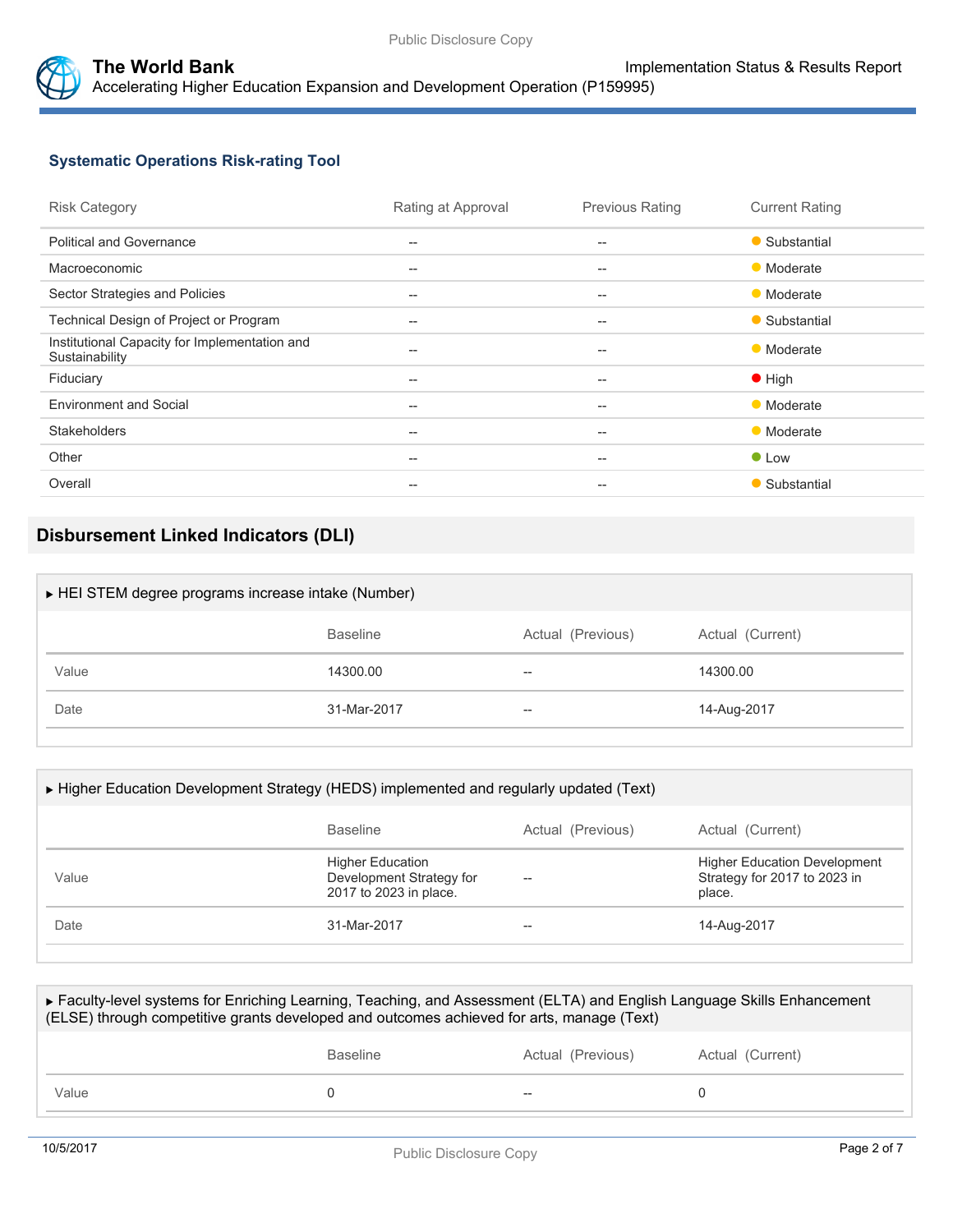

| Date | 31-Mar-2017 | $--$ | 14-Aug-2017 |
|------|-------------|------|-------------|
|      |             |      |             |

| ▶ Department-level systems for Enriching Learning, Teaching, and Assessment (ELTA) and English Language Skills Enhancement<br>(ELSE) through competitive grants developed and oucomes achieved for arts, mana (Text) |                 |                   |                  |  |  |
|----------------------------------------------------------------------------------------------------------------------------------------------------------------------------------------------------------------------|-----------------|-------------------|------------------|--|--|
|                                                                                                                                                                                                                      | <b>Baseline</b> | Actual (Previous) | Actual (Current) |  |  |
| Value                                                                                                                                                                                                                |                 |                   |                  |  |  |
| Date                                                                                                                                                                                                                 | 31-Mar-2017     |                   | 14-Aug-2017      |  |  |
|                                                                                                                                                                                                                      |                 |                   |                  |  |  |

| ► PhD and master's degrees and professional doctorates completed by university, non-state HEIs, and SLIATE academic staff<br>(Text) |                 |                   |                  |  |  |  |
|-------------------------------------------------------------------------------------------------------------------------------------|-----------------|-------------------|------------------|--|--|--|
|                                                                                                                                     | <b>Baseline</b> | Actual (Previous) | Actual (Current) |  |  |  |
| Value                                                                                                                               |                 | --                | 0                |  |  |  |
| Date                                                                                                                                | 31-Mar-2017     | $- -$             | 14-Aug-2017      |  |  |  |
|                                                                                                                                     |                 |                   |                  |  |  |  |

| ► University-level systems for Research and Development, Innovation, and Commercialization (RDIC) programs developed and<br>outcomes achieved (Text) |                 |                   |                  |  |  |  |
|------------------------------------------------------------------------------------------------------------------------------------------------------|-----------------|-------------------|------------------|--|--|--|
|                                                                                                                                                      | <b>Baseline</b> | Actual (Previous) | Actual (Current) |  |  |  |
| Value                                                                                                                                                |                 | --                |                  |  |  |  |
| Date                                                                                                                                                 | 31-Mar-2017     | --                | 14-Aug-2017      |  |  |  |

## **Results**

### **Results Area**

Intermediate Results Area

# **Project Development Objective Indicators**

| ► Enrollment in HEI STEM undergraduate degree programs increased (Number, Custom) |                   |                  |            |  |  |  |  |
|-----------------------------------------------------------------------------------|-------------------|------------------|------------|--|--|--|--|
| <b>Baseline</b>                                                                   | Actual (Previous) | Actual (Current) | End Target |  |  |  |  |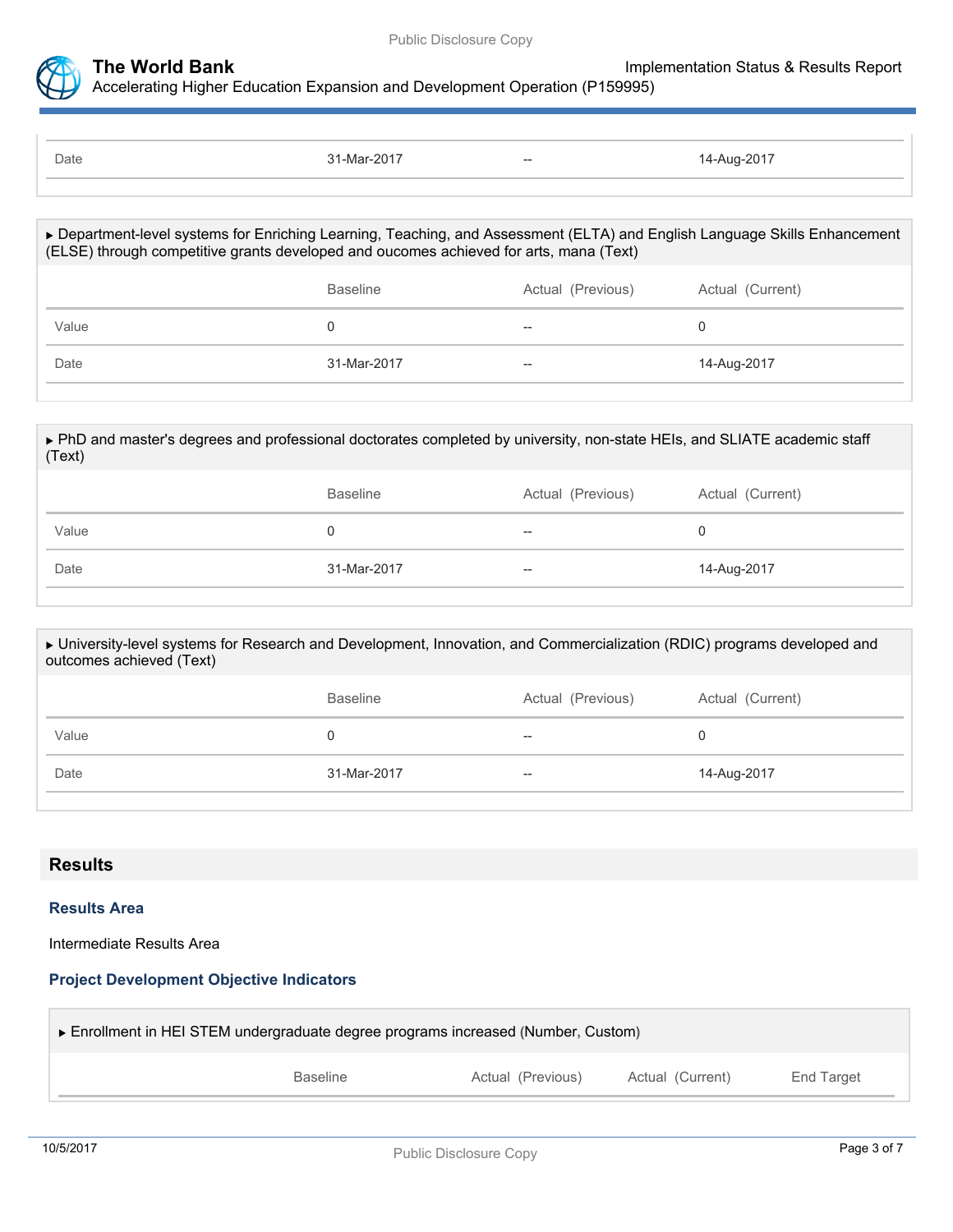



| Value | 42,800.00   | $\hspace{0.05cm} -\hspace{0.05cm}$                  | 42,800.00   | 53,100.00   |
|-------|-------------|-----------------------------------------------------|-------------|-------------|
| Date  | 31-Mar-2017 | $\hspace{0.05cm} -\hspace{0.05cm} -\hspace{0.05cm}$ | 14-Aug-2017 | 30-Dec-2022 |

### Enrollment in SLIATE STEM programs increased **(**Number**,** Custom**)**

|       | <b>Baseline</b> | Actual (Previous)   | Actual (Current) | End Target  |
|-------|-----------------|---------------------|------------------|-------------|
| Value | 6,000.00        | $\hspace{0.05cm} -$ | 6,000.00         | 9,200.00    |
| Date  | 31-Mar-2017     | $-\!$               | 14-Aug-2017      | 30-Dec-2022 |

### Increased quality assurance of the university system **(**Text**,** Custom**)**

|       | <b>Baseline</b>                                                                                                                                                         | Actual (Previous) | Actual (Current)                                                                                                                                                        | End Target                                                                                                                    |
|-------|-------------------------------------------------------------------------------------------------------------------------------------------------------------------------|-------------------|-------------------------------------------------------------------------------------------------------------------------------------------------------------------------|-------------------------------------------------------------------------------------------------------------------------------|
| Value | A QA review system has<br>been developed. A new<br>sequence of QA reviews of<br>universities, based on<br>updated manuals, will be<br>implemented from 2018<br>onwards. |                   | A QA review system has<br>been developed. A new<br>sequence of QA reviews<br>of universities, based on<br>updated manuals, will be<br>implemented from 2018<br>onwards. | Quality<br>assurance<br>reviews of at<br>least 90<br>percent of the<br>universities<br>completed and<br>ratings<br>published. |
| Date  | 31-Mar-2017                                                                                                                                                             | --                | 14-Aug-2017                                                                                                                                                             | 30-Dec-2022                                                                                                                   |
|       |                                                                                                                                                                         |                   |                                                                                                                                                                         |                                                                                                                               |

### Faculty-level systems for Enriching Learning, Teaching and Assessment (ELTA) and English Language Skills Enhancement (ELSE) through competitive grants developed and outcomes achieved for arts, managem **(**Text**,** Custom**)**

|       | <b>Baseline</b> | Actual (Previous) | Actual (Current) | End Target                                                                                                                                                                                        |
|-------|-----------------|-------------------|------------------|---------------------------------------------------------------------------------------------------------------------------------------------------------------------------------------------------|
| Value | 0.00            | $- -$             | 0.00             | At least 20<br>faculties<br>awarded ELTA-<br>ELSE grants<br>have achieved<br>80 percent of<br>their outcome<br>targets related<br>to the<br>promotion of<br>academic<br>learning<br>combined with |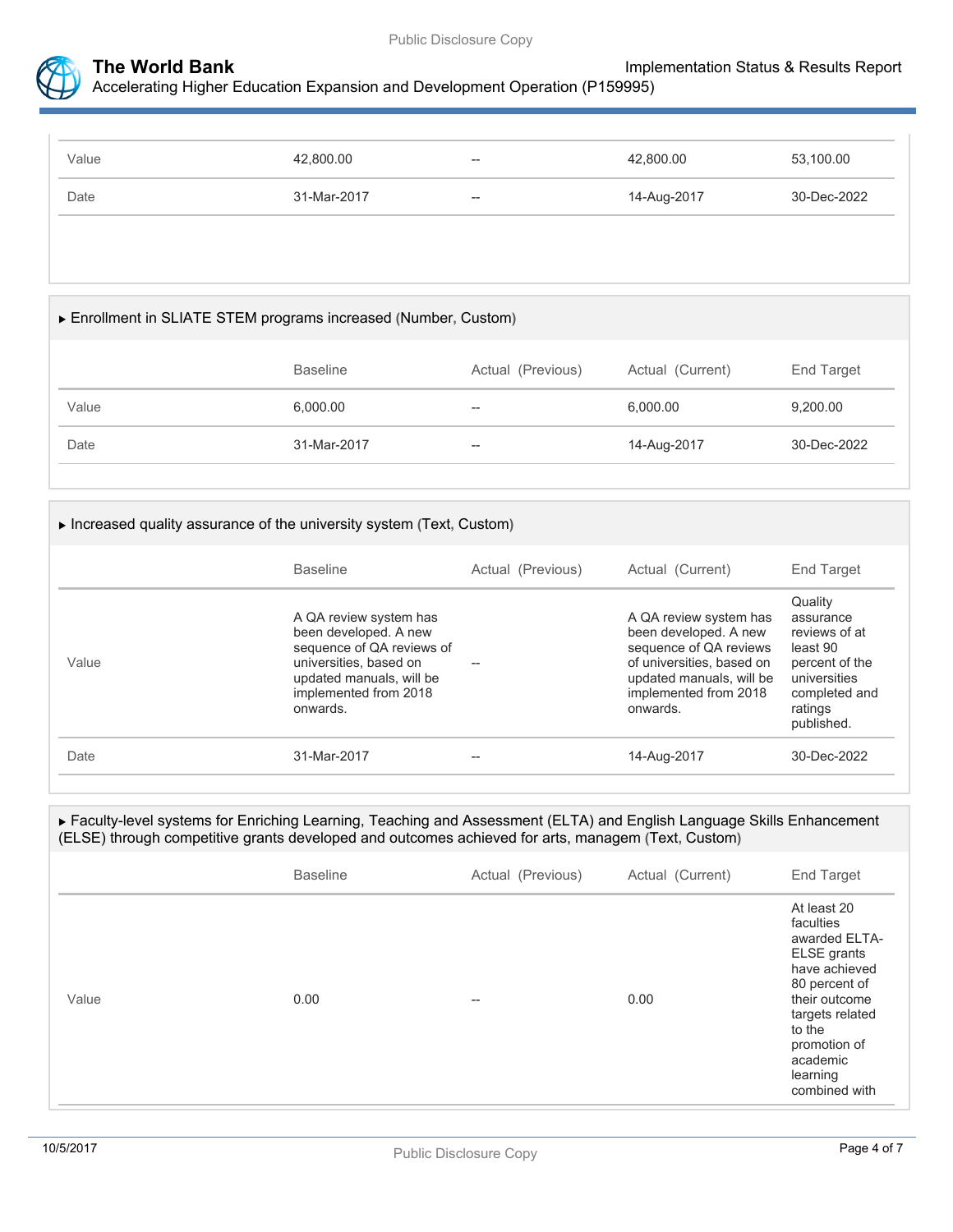

|      |             |                          |             | interactions<br>between<br>university<br>students and<br>the world of<br>work. |
|------|-------------|--------------------------|-------------|--------------------------------------------------------------------------------|
| Date | 31-Mar-2017 | $\overline{\phantom{a}}$ | 14-Aug-2017 | 30-Dec-2022                                                                    |

### Univeristy-level systems for Research and Development Innovation, and Commercialization (RDIC) programs developed and outcomes achieved **(**Text**,** Custom**)**

|       | <b>Baseline</b> | Actual (Previous) | Actual (Current) | End Target                                                                                                                                   |
|-------|-----------------|-------------------|------------------|----------------------------------------------------------------------------------------------------------------------------------------------|
| Value | 0.00            | $- -$             | 0.00             | At least 48<br>RDIC program<br>grants under<br>the first and<br>second rounds<br>have achieved<br>80 percent of<br>their outcome<br>targets. |
| Date  | 31-Mar-2017     | $- -$             | 14-Aug-2017      | 30-Dec-2022                                                                                                                                  |
|       |                 |                   |                  |                                                                                                                                              |

### Overall Comments

## **Intermediate Results Indicators**

| SLIATE STEM programs increase intake (Number, Custom) |                 |                   |                  |             |  |
|-------------------------------------------------------|-----------------|-------------------|------------------|-------------|--|
|                                                       | <b>Baseline</b> | Actual (Previous) | Actual (Current) | End Target  |  |
| Value                                                 | 2.000.00        | --                | 2.000.00         | 5,200.00    |  |
| Date                                                  | 31-Mar-2017     | $- -$             | 14-Aug-2017      | 30-Dec-2022 |  |

## University IQAUs function to specified standards (Percentage, Custom)

|       | <b>Baseline</b> | Actual (Previous) | Actual (Current) | End Target  |
|-------|-----------------|-------------------|------------------|-------------|
| Value | 0.00            | $- -$             | 0.00             | 90.00       |
| Date  | 31-Mar-2017     | $-\!$             | 14-Aug-2017      | 30-Dec-2022 |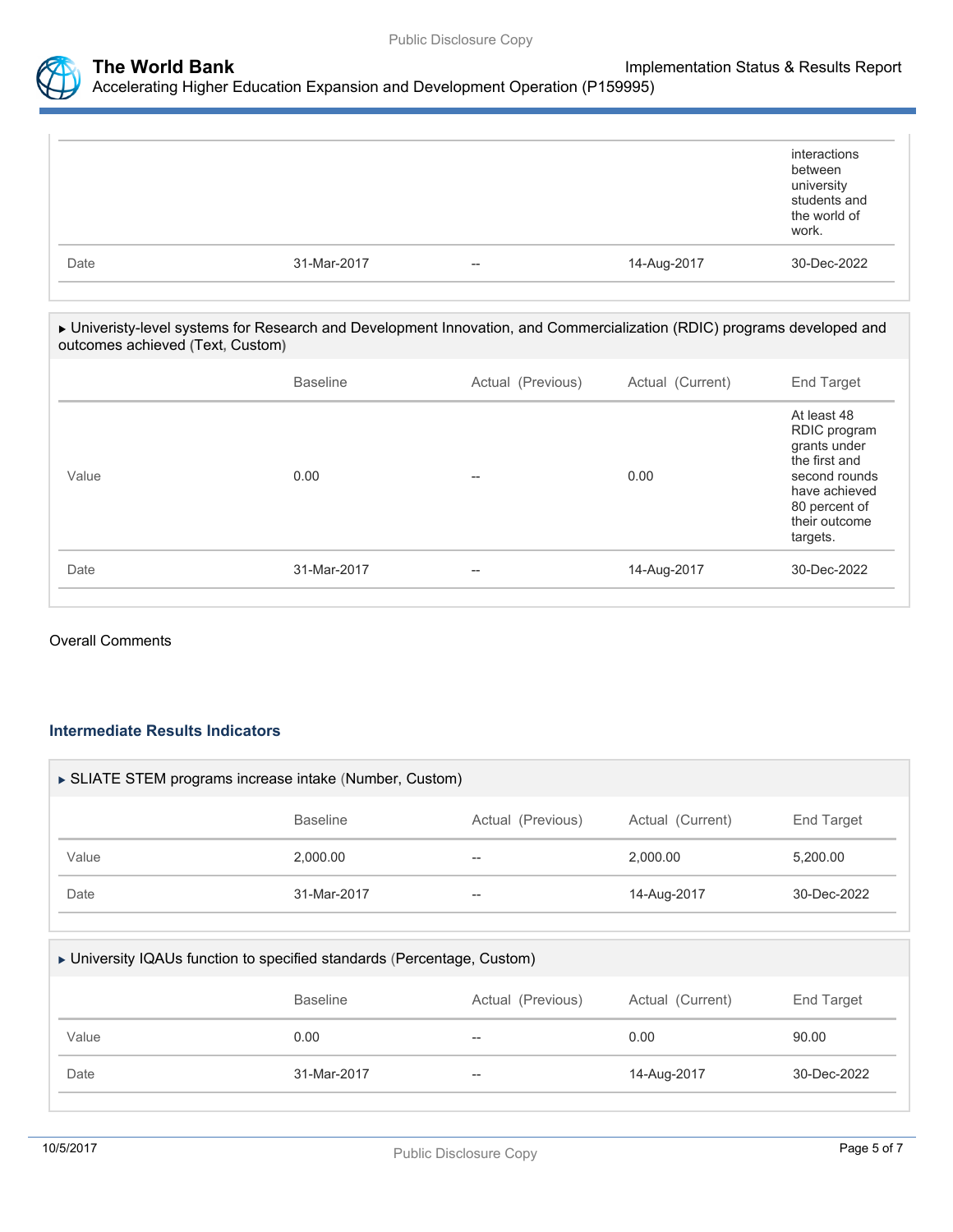

| ► Citizenship engagement: Stakeholder feedback surveys conducted (Text, Custom) |                 |                   |                  |                                                                                                                                                                                                                                                        |  |
|---------------------------------------------------------------------------------|-----------------|-------------------|------------------|--------------------------------------------------------------------------------------------------------------------------------------------------------------------------------------------------------------------------------------------------------|--|
|                                                                                 | <b>Baseline</b> | Actual (Previous) | Actual (Current) | <b>End Target</b>                                                                                                                                                                                                                                      |  |
| Value                                                                           | 0.00            | --                | 0.00             | End-term<br>stakeholder<br>feedback<br>survey<br>conducted and<br>feedback<br>utilized for the<br>updating of the<br>Higher<br>Education<br>Strategy.<br>Satisfaction<br>levels of<br>stakeholders<br>increased by 30<br>percent over<br>the baseline. |  |
| Date                                                                            | 31-Mar-2017     | --                | 30-Dec-2016      | 30-Dec-2022                                                                                                                                                                                                                                            |  |

### Universities develop business linkage (UBL) offices functioning to specified standards (Text, Custom)

|       | <b>Baseline</b>                        | Actual (Previous) | Actual (Current)                | End Target                                                                                                  |
|-------|----------------------------------------|-------------------|---------------------------------|-------------------------------------------------------------------------------------------------------------|
| Value | UBL guidelines issued by<br><b>UGC</b> | $- -$             | UBL guidelines issued<br>by UGC | UBL offices<br>functioning to<br>specified<br>standards in at<br>least 80 percent<br>of the<br>universities |
| Date  | 31-Mar-2017                            | $- -$             | 14-Aug-2017                     | 30-Dec-2022                                                                                                 |

### Percentage of cash released, by Treasury, against the cash requests, for the items in the program expenditure framework channeled through the regular treasury system (Text, Custom)

|       | <b>Baseline</b>                                        | Actual (Previous) | Actual (Current)                                          | End Target                                                             |
|-------|--------------------------------------------------------|-------------------|-----------------------------------------------------------|------------------------------------------------------------------------|
| Value | 95% cash released against<br>cash requests during FY15 |                   | 95% cash released<br>against cash requests<br>during FY15 | 95% cash<br>released<br>against cash<br>requests during<br><b>FY21</b> |
| Date  | 31-Mar-2017                                            | $- -$             | 14-Aug-2017                                               | 30-Dec-2022                                                            |